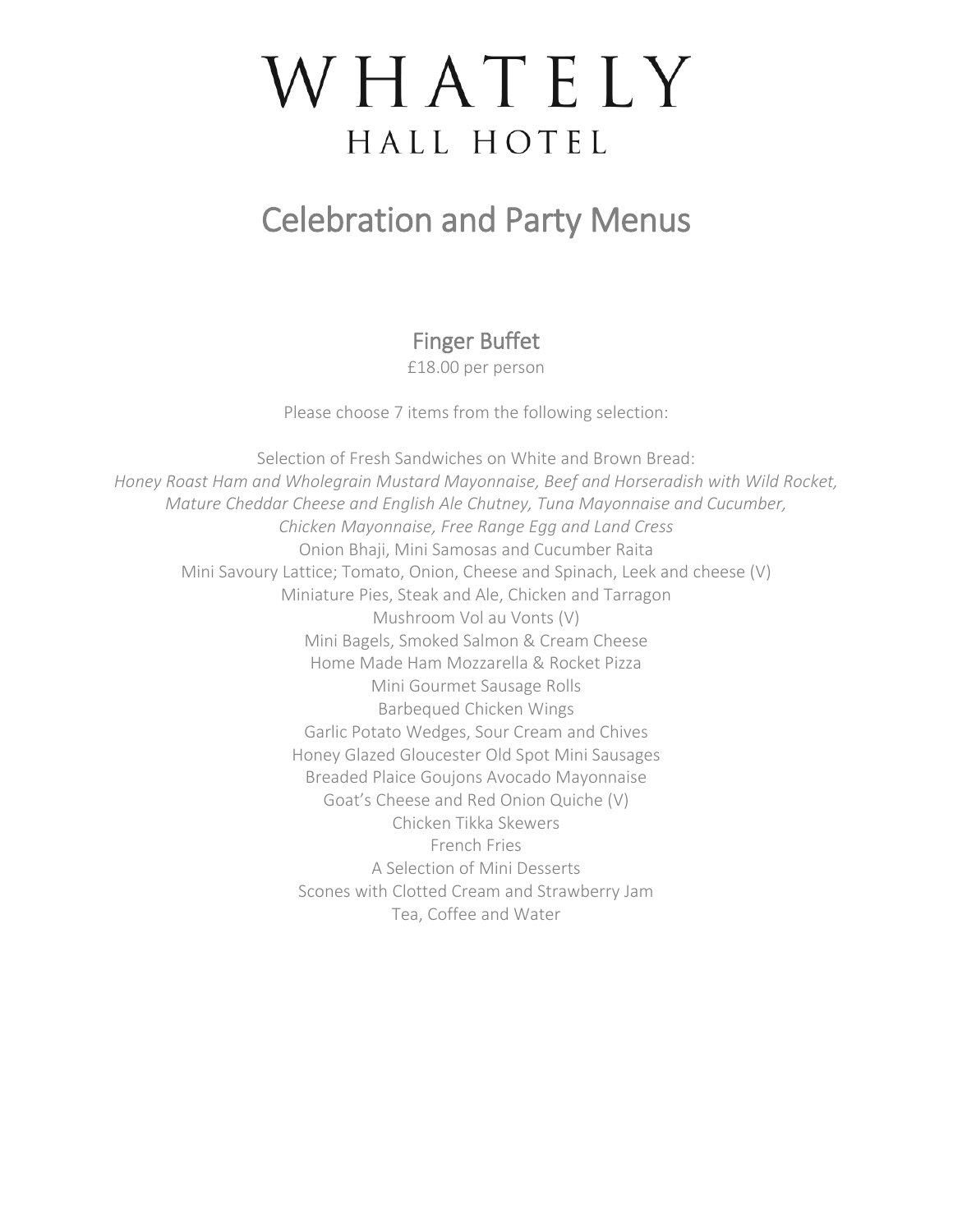## WHATELY HALL HOTEL

#### Afternoon Tea

£17.95 per person

A Selection of Freshly Cut Finger Sandwiches Sultana Scone served with Strawberry Preserve and Clotted Cream Assorted Cakes and Pastries Banbury Cake A Choice of Tea (English Breakfast, Darjeeling, Green Tea or Earl Grey) or Cafetiere Coffee

Add a Glass of Prosecco £5

#### Sandwich Buffet

£9.95 per person

A Selection of Filled Breads and Sandwiches (one and a half rounds per person) Kettle Chips Double Chocolate Brownie Fruit Juice & Mineral Water

Add a Tea or Coffee £2

### Hot Sandwich Buffet

£16.95 per person

Hot Grilled Assorted Breads: Minute Steak, Shallot Confit & Mustard Mayo Grilled Marinated Chicken, Lime and Avocado Smoked Salmon, Watercress and Parmesan Roasted Market Vegetables, Olive Pesto and English Goat's Cheese Thick Cut Chips with Sea Salt and Cracked Pepper Cut Seasonal Fruit Plate Fruit Juice and Mineral Water Tea and Coffee